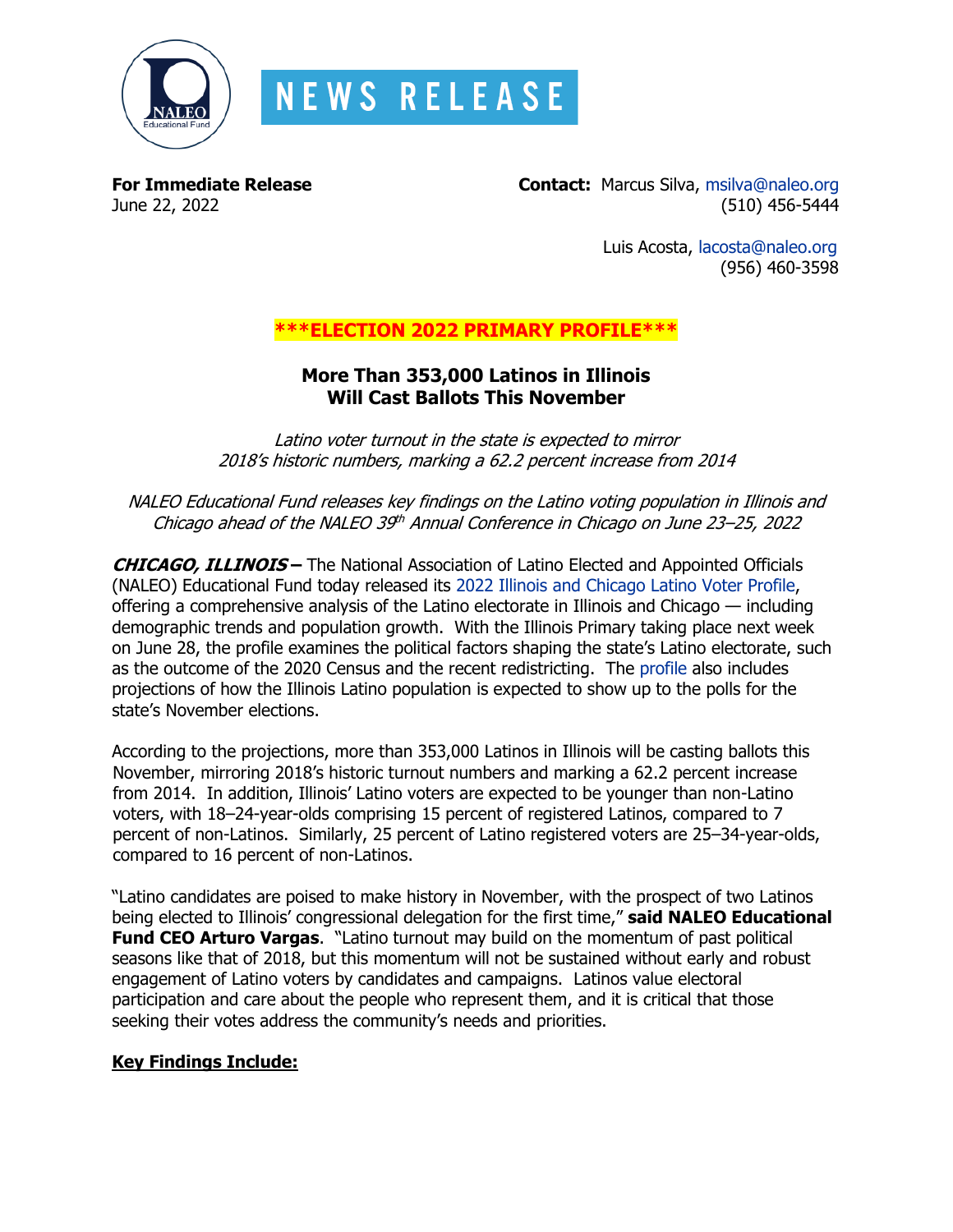- More than 353,000 Latinos in Illinois will cast their ballots in November 2022, marking a 62.2 percent increase from 2014.
- The Latino share of all Illinois voters in 2022 is expected to be 7.9 percent, which mirrors the Latino share in both 2018 and 2014.
- Twelve percent of voting-age citizens in Illinois are Latino.
- Latino registered voters in Illinois tend to be younger than non-Latinos, with 18–24 year-olds comprising 15 percent of registered Latinos, compared to 7 percent of non-Latinos. Similarly, 25 percent of Latino registered voters are 25–34-year-olds, compared to 16 percent of non-Latinos.
- Between 2010 and 2020, Illinois' population decreased from 12.83 million to 12.81 million, decreasing 0.1 percent. During the same period, the state's Latino population grew from 2 million to 2.3 million, increasing 15.3 percent. By comparison, the state's non-Latino population decreased by 3.0 percent.
- In 2021, 134 Latinos served in elected office in Illinois with 87 percent serving at the local level, including county, municipal, school board, and judicial officials.

Several factors will further shape the political landscape for Illinois' midterm elections, including the redistricting that followed Census 2020, the competitiveness of congressional and statewide contests, and the effectiveness of voter engagement efforts targeting the Latino community.

|          | <b>Projected</b><br>Latino<br><b>Vote 2022</b> | Latino<br><b>Vote 2018</b> | % Change<br>between<br><b>2018 and</b><br>2022 | Latino<br><b>Vote 2014</b> | % Change<br><b>Between</b><br><b>2014 and</b><br>2022 |
|----------|------------------------------------------------|----------------------------|------------------------------------------------|----------------------------|-------------------------------------------------------|
| Illinois | 353,500                                        | 354,000                    | $-0.1\%$ <sup>*</sup>                          | 218,000                    | 62.2%                                                 |

## **The Numbers:**

#### \*Not Statistically Significant

For information on the comparability of data sources and additional data on population changes, including the potential impact of the Census 2020 net undercount of Latinos, please refer to the full report available [here.](https://bit.ly/IL22PrimaryProfile)

NALEO Educational Fund released these key findings on the Latino voting population in Illinois ahead of the NALEO 39<sup>th</sup> Annual Conference taking place in Chicago on June 23-25, 2022. This will be the first in-person Conference NALEO has hosted since 2019, prior to the start of the pandemic, and is the nation's largest gathering of Latino policymakers. Several speakers slated to provide remarks during this week's Conference include:

- The Honorable Kamala Harris, Vice President, United States of America
- The Honorable Dr. Miguel Cardona, Secretary of Education